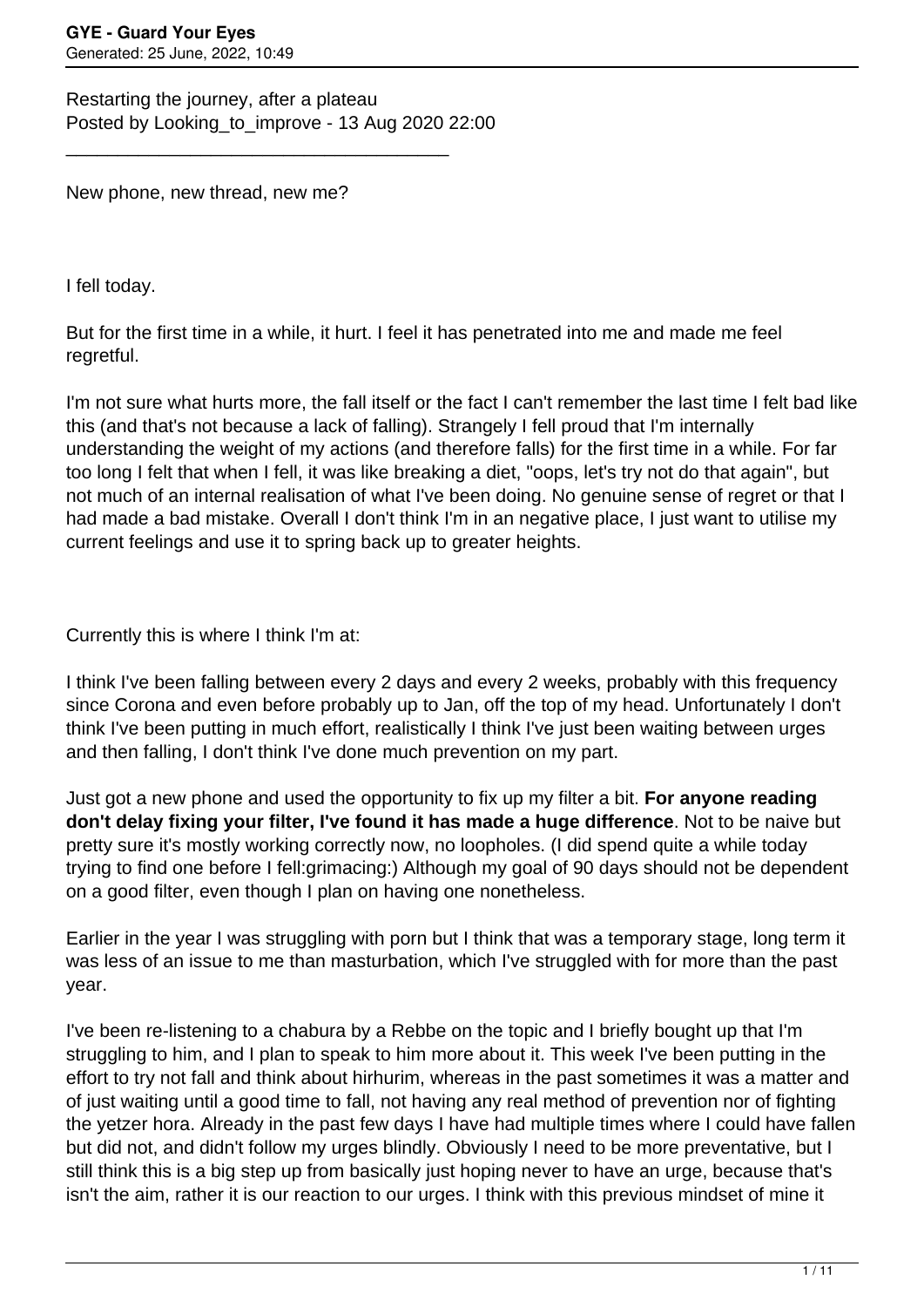was going to be near on impossible to get to 90, now I'm starting to feel more confidence that it is achievable, even if I haven't been more than 2 weeks clean in a while.

I also plan to listen to the fight by the shmuz (was there website down for anyone else recently?)

I also want to be more active in the forums, both here and in other threads. I often lurk around, but I think I should really join in a bit more.

That's it from me for now, that's a bit of a megilla to read. Drop in to say hi, I wanna hear from you guys how you are all doing in your battles, it really helps knowing that we are all fighting this war together

========================================================================

Looking\_to\_improve **Warning: Spoiler!**

====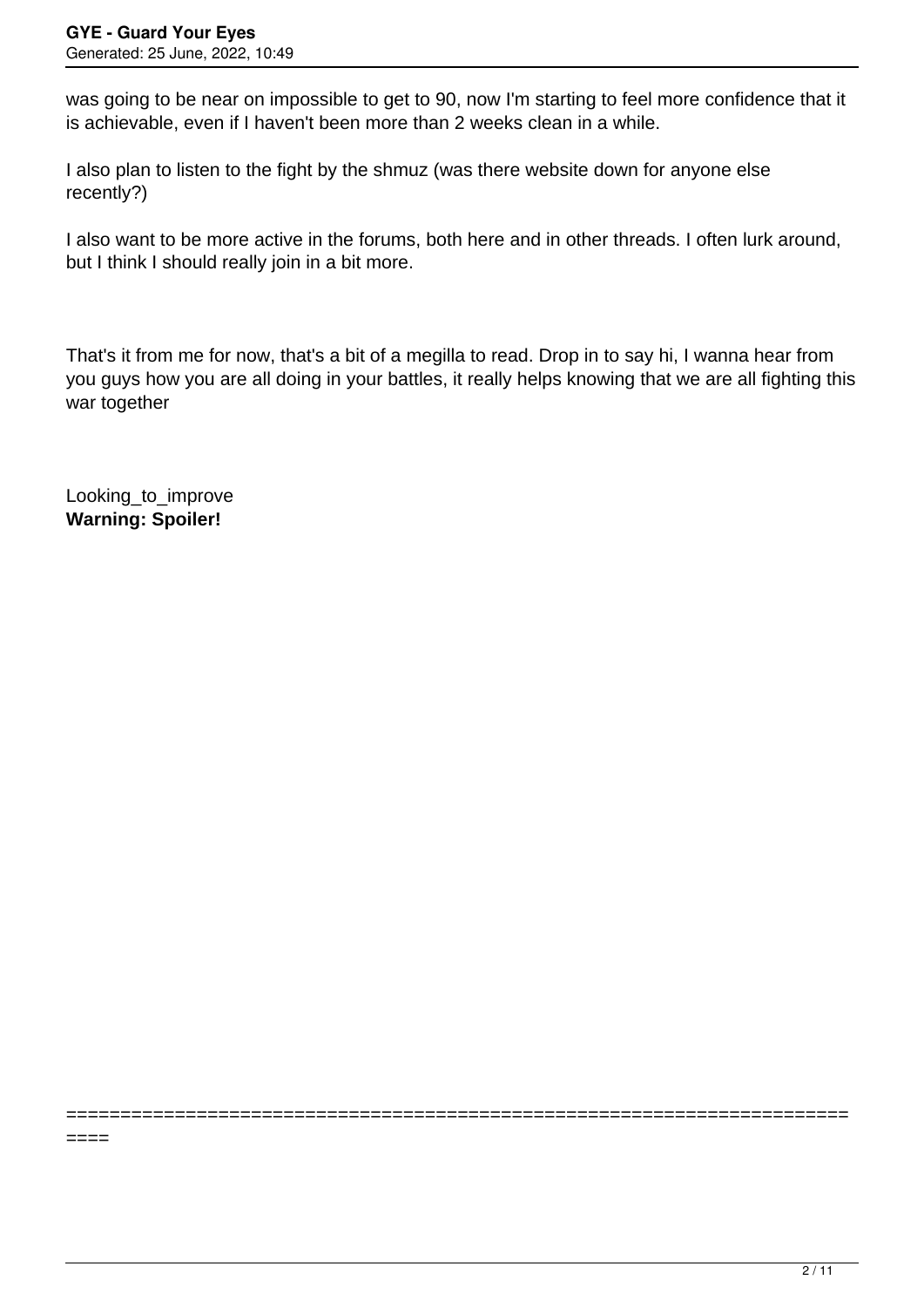Re: Restarting the journey, after a plateau Posted by Looking to improve - 08 Oct 2020 22:14

\_\_\_\_\_\_\_\_\_\_\_\_\_\_\_\_\_\_\_\_\_\_\_\_\_\_\_\_\_\_\_\_\_\_\_\_\_

Another clean day bH.

========================================================================

Re: Restarting the journey, after a plateau Posted by Looking\_to\_improve - 11 Oct 2020 17:24

\_\_\_\_\_\_\_\_\_\_\_\_\_\_\_\_\_\_\_\_\_\_\_\_\_\_\_\_\_\_\_\_\_\_\_\_\_

40 days clean bH

====

Last 2 days I've not been as careful as I should have been with my thoughts. My thoughts are more about how I would fall or act out, than fantasising, which is what I normally have to clear my mind of. Not sure why it's harder to clear my mind of these thoughts more than those, but I need to put in more effort.

======================================================================== ====

Re: Restarting the journey, after a plateau Posted by Looking\_to\_improve - 11 Oct 2020 19:51

\_\_\_\_\_\_\_\_\_\_\_\_\_\_\_\_\_\_\_\_\_\_\_\_\_\_\_\_\_\_\_\_\_\_\_\_\_

Also been feeling quite stressed today, don't feel any urges right now, but need to be careful tonight

======================================================================== ====

========================================================================

Re: Restarting the journey, after a plateau Posted by Looking\_to\_improve - 13 Oct 2020 07:55

\_\_\_\_\_\_\_\_\_\_\_\_\_\_\_\_\_\_\_\_\_\_\_\_\_\_\_\_\_\_\_\_\_\_\_\_\_

42 days today, 6 weeks

Taking it one day/ a few days a time, trying to count by the smaller goals.

====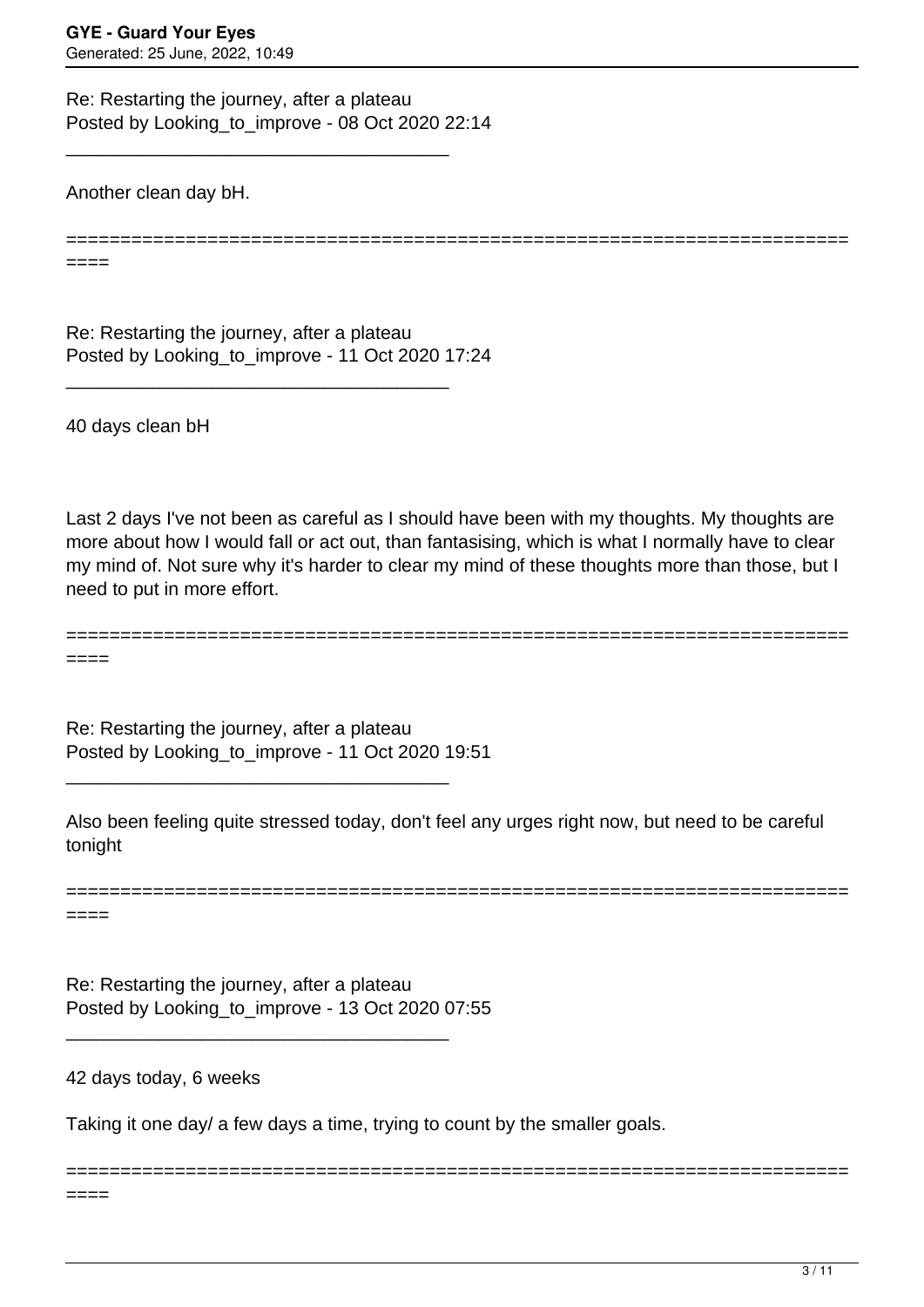Re: Restarting the journey, after a plateau Posted by Looking to improve - 14 Oct 2020 13:10

\_\_\_\_\_\_\_\_\_\_\_\_\_\_\_\_\_\_\_\_\_\_\_\_\_\_\_\_\_\_\_\_\_\_\_\_\_

Good news today, another capsule in my yeshiva who were in quarantine, after 1 boy had symptoms and tested positive, all tested negative. Given that we don't need to distance or wear mask around people in our own capsule, it's a big neis that no one else tested positive in their capsule. Feels like a big weight has been taken off my shoulders, I was quite stressed out about it.

Also today I found out I can still access some social media sites from my phone, so I just emailed my filter company and I'm writing this as I wait for them to respond, to keep busy, they are normally quite quick to make changes. My heart rate definitely went up a bit, and I'm a bit on edge, so I'm going to post later as well. Going to nap now as well, so should be changed by the time I wake up. A bit worrying that I didn't know I could, but glad that I had the right mindset to email them now.

I have a bit of a question about this situation. In the past when I used to go on social media sites often, I could waste hours a day on them (other times they could be triggering, but I could go a few days just wasting time and not looking at things I shouldn't).

Why is it now that I've decided to filter them out and not use them, that my mind is set on doing one thing, namely: acting out? I didn't think to myself once I realised it was unblocked: "I wish I could waste 3 hours looking at sports highlights and memes", but in the past when I used them, that could be exactly what I did.

I guess it's a more general question, why is it that when we decide to make gedarim, and set up filters, that suddenly our minds become a one track record (I hope that's the metaphor I'm looking for) set on looking for inappropriate material. (Here's a poor moshul): It feels a bit like trying to use a funnel to stop something, you stop most things going where they would have gone (eg. going on random websites for news etc.), but you direct everything that does go through into one place(inappropriate material).

Obviously the alternative is no longer appealing, no gedarim or filters, but before I had filtered devices, I wasn't drowning in filth at every opportunity, but now that I have filtered my phone, I feel like any access which isn't filtered comes with the caveat that I could end up rolling in the mud.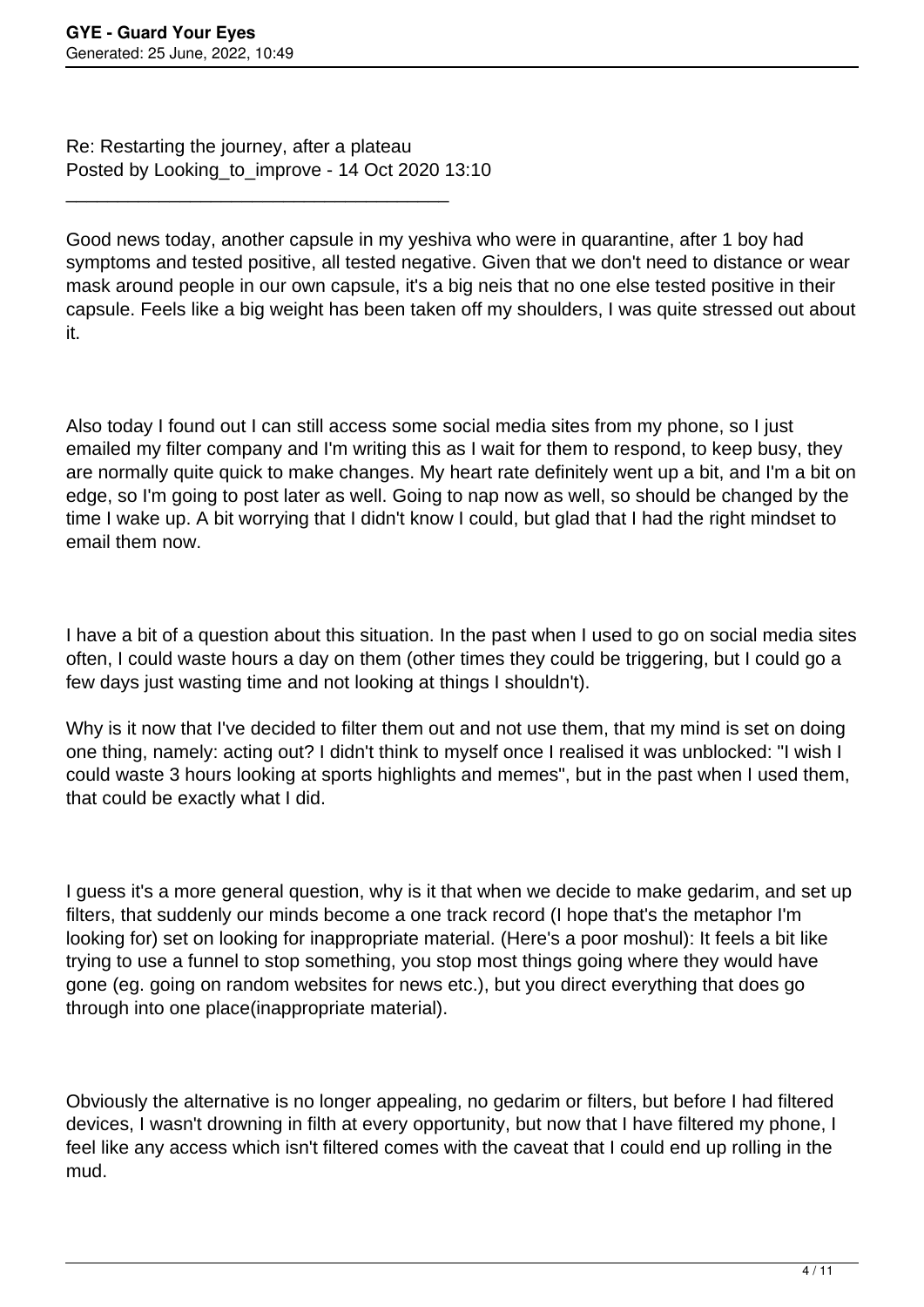While I'm in yeshiva I really don't need access to anything, but next year I will be in uni and in the future probably the workplace, and it's not going to be practical to delete my browser, or whitelist everything but the gye website.

BH they just replied, it's been fixed, very thankful to HKB"H that I had the peace of mind to spend time writing this, instead of the alternative.

========================================================================

====

====

Re: Restarting the journey, after a plateau Posted by Captain - 14 Oct 2020 14:10

\_\_\_\_\_\_\_\_\_\_\_\_\_\_\_\_\_\_\_\_\_\_\_\_\_\_\_\_\_\_\_\_\_\_\_\_\_

Wow amazing! You have a lot of strength.

Maybe the reason is that now your yetzer hora is telling you that you have an "opportunity" to give in. Now that you don't always have that ability (at least not so easily), when you do have the ability it's "an exciting opportunity that you don't always have." And that's how it becomes your first thought.

In a way the fact that it's something that you can do now that you usually can't do makes it harder for that time. But obviously the alternative is much worse. When a person can do whatever he wants, he can stumble at any moment. So this is a normal part of the fight, that such "opportunities" happen at random points when there is an issue with the filter, etc, and we have to be ready to overcome them and have a plan of exactly what we will do when it happens, knowing it will be such a big struggle.

========================================================================

That's how I understand my own similar experiences.

Re: Restarting the journey, after a plateau Posted by Looking to improve - 14 Oct 2020 14:41

\_\_\_\_\_\_\_\_\_\_\_\_\_\_\_\_\_\_\_\_\_\_\_\_\_\_\_\_\_\_\_\_\_\_\_\_\_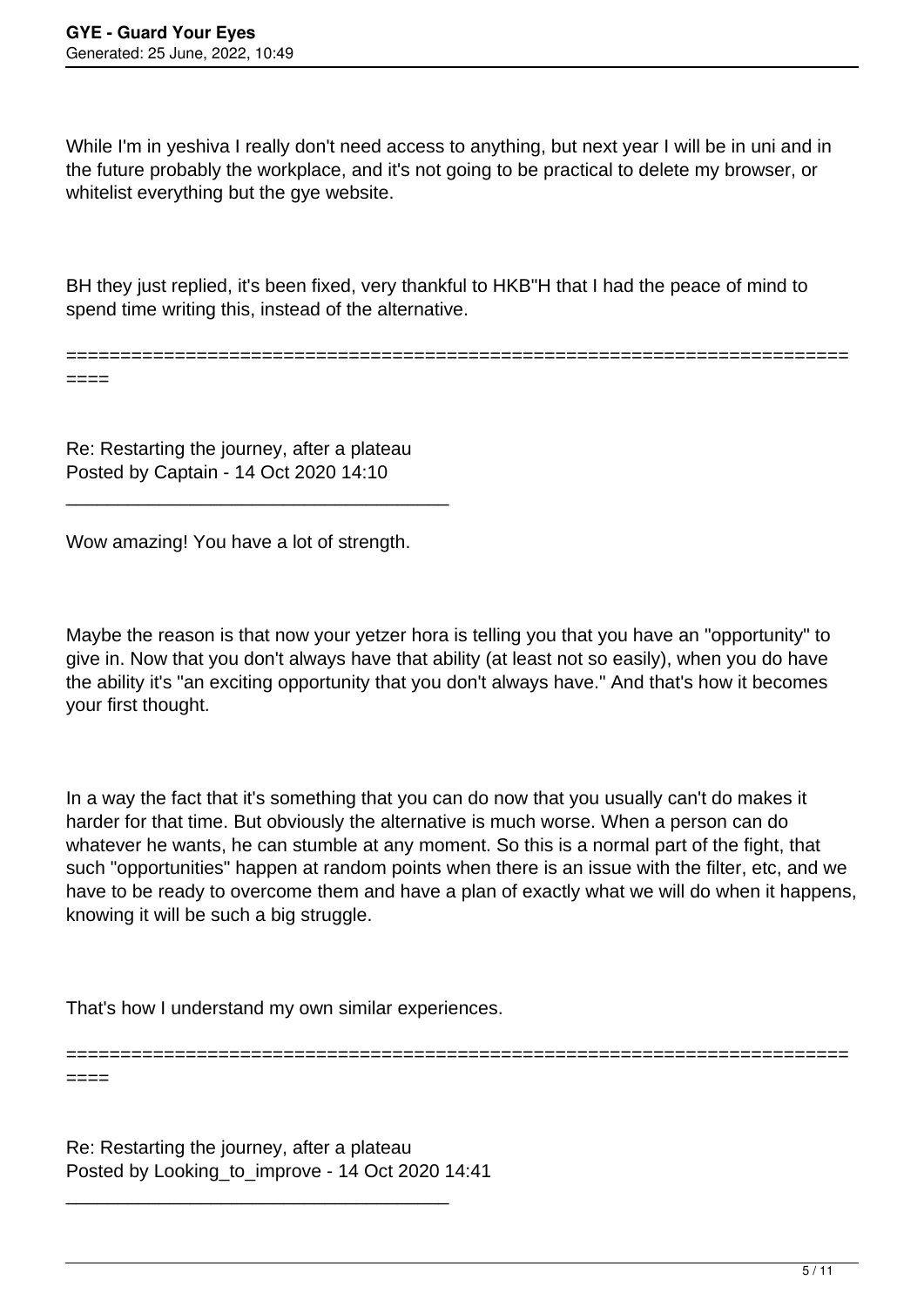Just woke up feeling a bit better, still a bit on edge, but think I've mostly calmed down.

Thanks captain, I'll respond soon, just in a rush right now

======================================================================== ====

Re: Restarting the journey, after a plateau Posted by Hashem Help Me - 14 Oct 2020 15:43

\_\_\_\_\_\_\_\_\_\_\_\_\_\_\_\_\_\_\_\_\_\_\_\_\_\_\_\_\_\_\_\_\_\_\_\_\_

It is to be expected that your subconscious is not willing to forego previous pleasures. Obviously it is getting the message that you are consciously blocking access, and therefore it is putting "new ideas" in your head. Similarly, many guys who were heavy porn watchers, report that after not watching for a few days, they find themselves noticing every girl in the street....which they did not used to do. The good news is that the subconscious eventually recedes and "gives up". However there will always be moments where we get that urge "maybe i can just taste that stuff again for a few minutes...."

======================================================================== ====

Re: Restarting the journey, after a plateau Posted by Looking\_to\_improve - 14 Oct 2020 16:49

\_\_\_\_\_\_\_\_\_\_\_\_\_\_\_\_\_\_\_\_\_\_\_\_\_\_\_\_\_\_\_\_\_\_\_\_\_

Feeling somewhat back to normal now bH, davened mincha and wrote up a shiur, which I think set me back on the straight path, wasn't expecting that challenge earlier

======================================================================== ====

Re: Restarting the journey, after a plateau Posted by Looking\_to\_improve - 14 Oct 2020 18:07

\_\_\_\_\_\_\_\_\_\_\_\_\_\_\_\_\_\_\_\_\_\_\_\_\_\_\_\_\_\_\_\_\_\_\_\_\_

Feeling a bit worse now, I haven't done anything, but feel like I might be headed down the slippery slope soon.

========================================================================

I'm playing football later tonight, so I think I'll be ok if I make it to then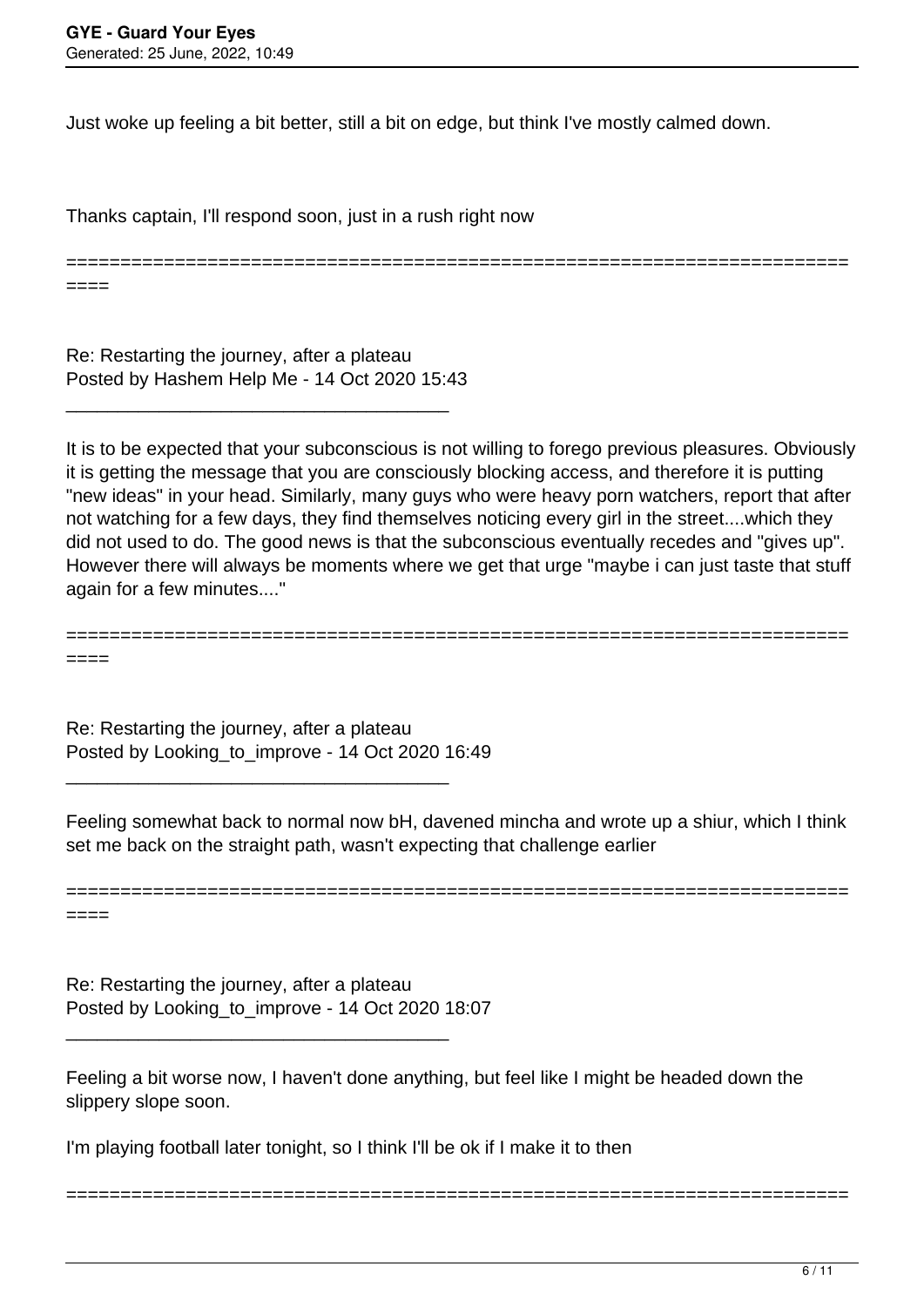====

Re: Restarting the journey, after a plateau Posted by Looking\_to\_improve - 14 Oct 2020 19:23

\_\_\_\_\_\_\_\_\_\_\_\_\_\_\_\_\_\_\_\_\_\_\_\_\_\_\_\_\_\_\_\_\_\_\_\_\_

Leaving for football(soccer) now, gonna try tire myself out a lot

========================================================================

====

Re: Restarting the journey, after a plateau Posted by Ihavestrength - 15 Oct 2020 00:17

\_\_\_\_\_\_\_\_\_\_\_\_\_\_\_\_\_\_\_\_\_\_\_\_\_\_\_\_\_\_\_\_\_\_\_\_\_

[Looking\\_to\\_improve wrote on 14 Oct 2020 13:10](/forum/4-On-the-Way-to-90-Days/356173-Re-Restarting-the-journey-after-a-plateau)**:**

Good news today, another capsule in my yeshiva who were in quarantine, after 1 boy had symptoms and tested positive, all tested negative. Given that we don't need to distance or wear mask around people in our own capsule, it's a big neis that no one else tested positive in their capsule. Feels like a big weight has been taken off my shoulders, I was quite stressed out about it.

Also today I found out I can still access some social media sites from my phone, so I just emailed my filter company and I'm writing this as I wait for them to respond, to keep busy, they are normally quite quick to make changes. My heart rate definitely went up a bit, and I'm a bit on edge, so I'm going to post later as well. Going to nap now as well, so should be changed by the time I wake up. A bit worrying that I didn't know I could, but glad that I had the right mindset to email them now.

I have a bit of a question about this situation. In the past when I used to go on social media sites often, I could waste hours a day on them (other times they could be triggering, but I could go a few days just wasting time and not looking at things I shouldn't).

Why is it now that I've decided to filter them out and not use them, that my mind is set on doing one thing, namely: acting out? I didn't think to myself once I realised it was unblocked: "I wish I could waste 3 hours looking at sports highlights and memes", but in the past when I used them, that could be exactly what I did.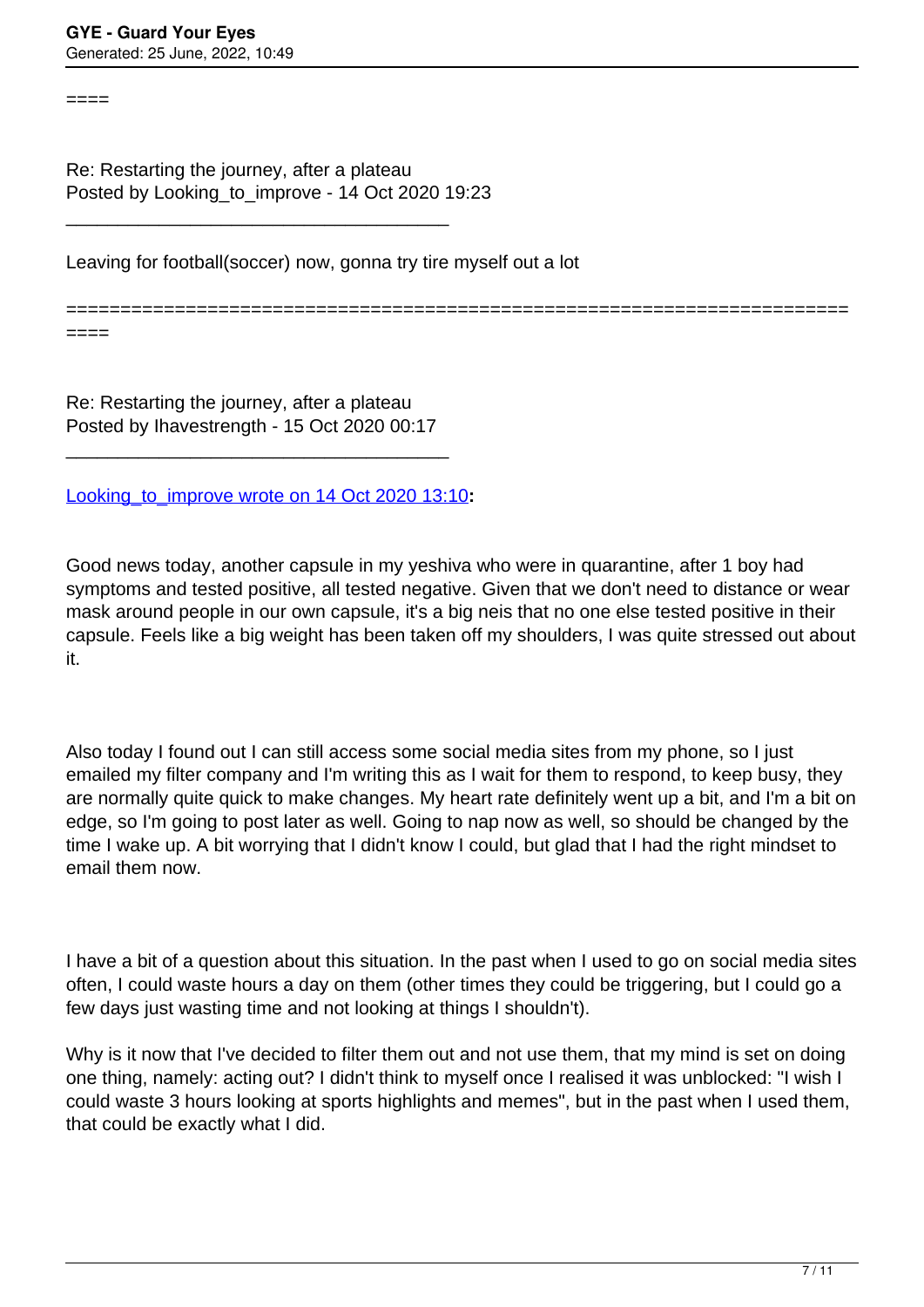I guess it's a more general question, why is it that when we decide to make gedarim, and set up filters, that suddenly our minds become a one track record (I hope that's the metaphor I'm looking for) set on looking for inappropriate material. (Here's a poor moshul): It feels a bit like trying to use a funnel to stop something, you stop most things going where they would have gone (eg. going on random websites for news etc.), but you direct everything that does go through into one place(inappropriate material).

Obviously the alternative is no longer appealing, no gedarim or filters, but before I had filtered devices, I wasn't drowning in filth at every opportunity, but now that I have filtered my phone, I feel like any access which isn't filtered comes with the caveat that I could end up rolling in the mud.

While I'm in yeshiva I really don't need access to anything, but next year I will be in uni and in the future probably the workplace, and it's not going to be practical to delete my browser, or whitelist everything but the ave website.

BH they just replied, it's been fixed, very thankful to HKB"H that I had the peace of mind to spend time writing this, instead of the alternative.

I can relate to this a lot. Here's how I understand it: If I am preoccupied with thinking that I need to filter my devices otherwise I will look at inappropriate things, then that is a belief. We act based on our beliefs. So if I believe that completely filtering my devices is necessary for me not to look at inappropriate things, then if I am not filtered, I will feel like I can't help myself but look. This is why I actually do not use filters.

That said, maybe you can reframe your use of filters to something like, "I use it so I don't accidentally find schmutz", or "I use it so if I have a weak second and search something, it will act as a reminder and I won't have already looked at inappropriate things". Hope that helps!

======================================================================== ====

Re: Restarting the journey, after a plateau Posted by Grant400 - 15 Oct 2020 03:20

[Ihavestrength wrote on 15 Oct 2020 00:17](/forum/4-On-the-Way-to-90-Days/356210-Re-Restarting-the-journey-after-a-plateau)**:**

\_\_\_\_\_\_\_\_\_\_\_\_\_\_\_\_\_\_\_\_\_\_\_\_\_\_\_\_\_\_\_\_\_\_\_\_\_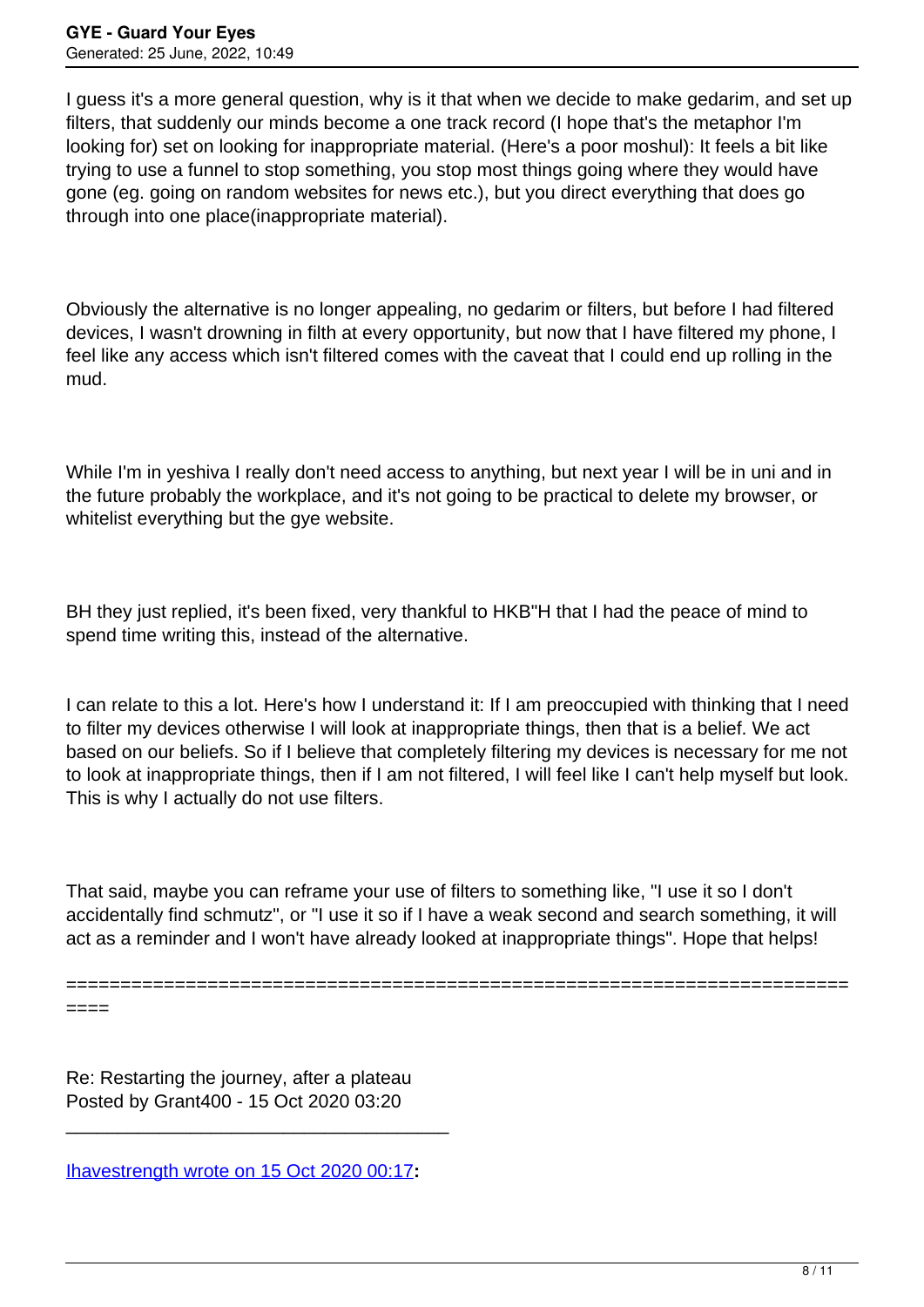## [Looking\\_to\\_improve wrote on 14 Oct 2020 13:10](/forum/4-On-the-Way-to-90-Days/356173-Re-Restarting-the-journey-after-a-plateau)**:**

Good news today, another capsule in my yeshiva who were in quarantine, after 1 boy had symptoms and tested positive, all tested negative. Given that we don't need to distance or wear mask around people in our own capsule, it's a big neis that no one else tested positive in their capsule. Feels like a big weight has been taken off my shoulders, I was quite stressed out about it.

Also today I found out I can still access some social media sites from my phone, so I just emailed my filter company and I'm writing this as I wait for them to respond, to keep busy, they are normally quite quick to make changes. My heart rate definitely went up a bit, and I'm a bit on edge, so I'm going to post later as well. Going to nap now as well, so should be changed by the time I wake up. A bit worrying that I didn't know I could, but glad that I had the right mindset to email them now.

I have a bit of a question about this situation. In the past when I used to go on social media sites often, I could waste hours a day on them (other times they could be triggering, but I could go a few days just wasting time and not looking at things I shouldn't).

Why is it now that I've decided to filter them out and not use them, that my mind is set on doing one thing, namely: acting out? I didn't think to myself once I realised it was unblocked: "I wish I could waste 3 hours looking at sports highlights and memes", but in the past when I used them, that could be exactly what I did.

I guess it's a more general question, why is it that when we decide to make gedarim, and set up filters, that suddenly our minds become a one track record (I hope that's the metaphor I'm looking for) set on looking for inappropriate material. (Here's a poor moshul): It feels a bit like trying to use a funnel to stop something, you stop most things going where they would have gone (eg. going on random websites for news etc.), but you direct everything that does go through into one place(inappropriate material).

Obviously the alternative is no longer appealing, no gedarim or filters, but before I had filtered devices, I wasn't drowning in filth at every opportunity, but now that I have filtered my phone, I feel like any access which isn't filtered comes with the caveat that I could end up rolling in the mud.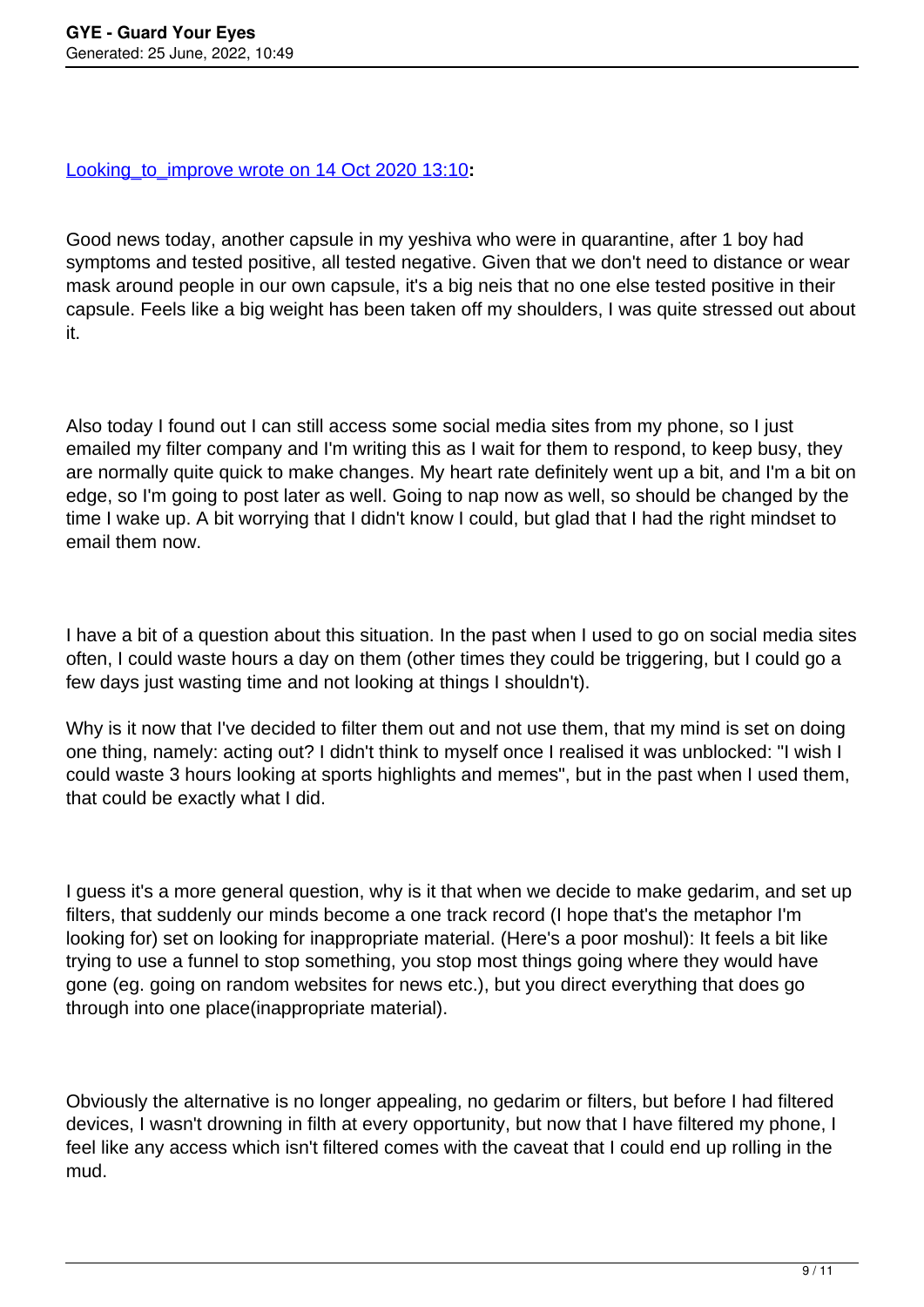While I'm in yeshiva I really don't need access to anything, but next year I will be in uni and in the future probably the workplace, and it's not going to be practical to delete my browser, or whitelist everything but the gye website.

BH they just replied, it's been fixed, very thankful to HKB"H that I had the peace of mind to spend time writing this, instead of the alternative.

I can relate to this a lot. Here's how I understand it: If I am preoccupied with thinking that I need to filter my devices otherwise I will look at inappropriate things, then that is a belief. We act based on our beliefs. So if I believe that completely filtering my devices is necessary for me not to look at inappropriate things, then if I am not filtered, I will feel like I can't help myself but look. This is why I actually do not use filters.

That said, maybe you can reframe your use of filters to something like, "I use it so I don't accidentally find schmutz", or "I use it so if I have a weak second and search something, it will act as a reminder and I won't have already looked at inappropriate things". Hope that helps!

Brilliant. Thank you for this point. Because of you, I'm realizing that my last fall was literally because of this skewed mindset. I thought I was being a smarty pants by restricting my access completely, so when I was confronted with a breach in my secure perimeter I was practically helpless. All the energy I put into was preventing access to what I desire. Sort of like locking non kosher food in a sturdy safe and throwing away the key. The second you gain entry you will indulge because the muscles of discipline in that specific area were never trained and strengthened.

I'm not heaven forbid planning or suggesting not to restrict access. I will still IYH be as careful as ever. But like you wrote so beautifully, I must change my mindset and work on not indulging not because I'm locked out but rather for the proper reasons. I must understand that filtering is just an added protection and security, not the primary and exclusive method of purity.

How to do that isn't simple and is a whole different discussion. Thank you for this enlightening insight, Mr. Ihavestrength.

A grateful